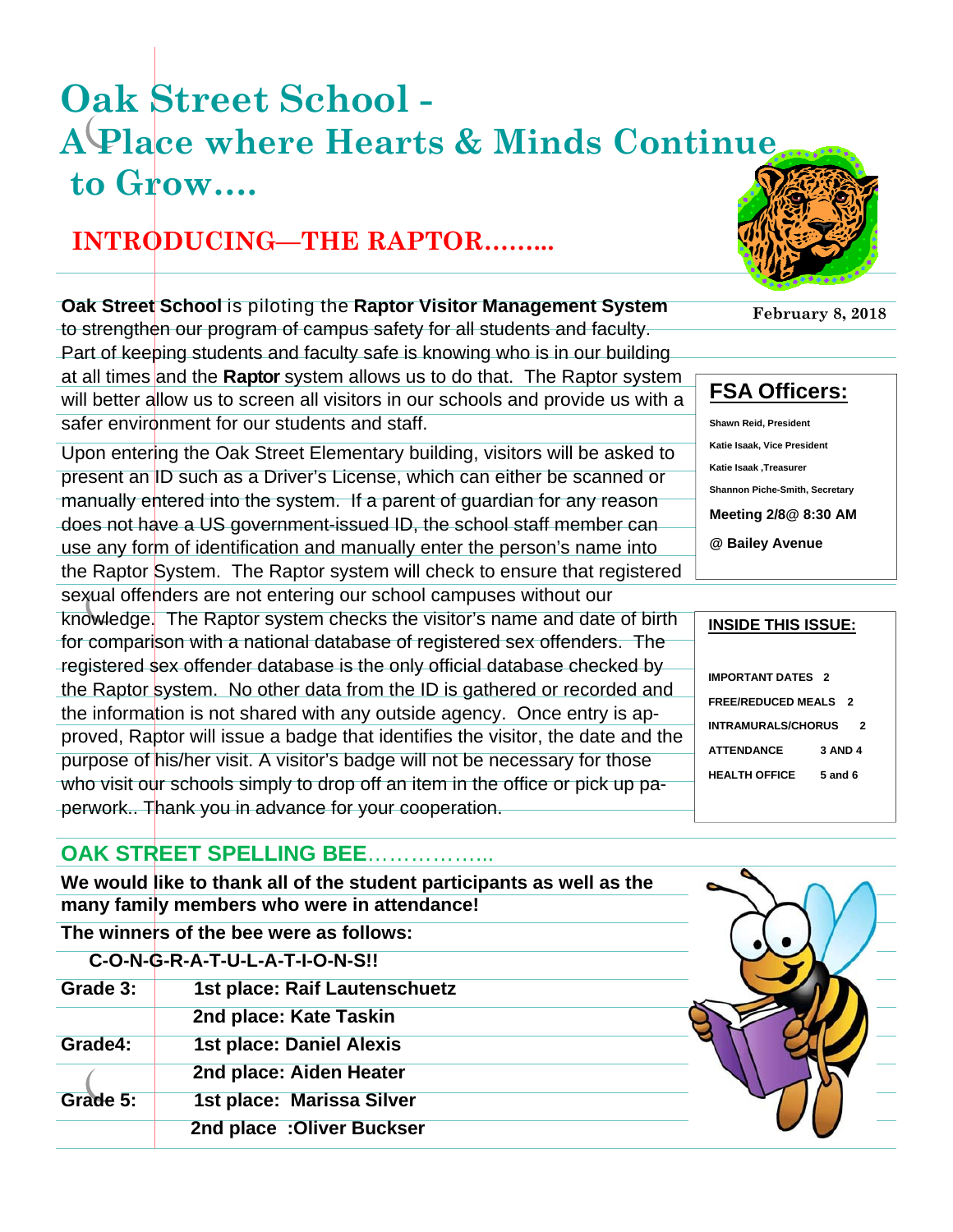### **Intramurals & Chorus In Session—Please check your child's schedule and make note of their Team or Chorus Activity.**

**Intramurals** are in full swing for Oak Street 4th and 5th grade students. Only students scheduled to play on that day will be allowed to stay after school. All students should be picked up promptly at 3:15 PM. Please be reminded to wear proper footwear !

**Chorus** is also in full swing! .Please pick up at 3:20 PM!!

# **Important Dates for Future Reference**

February 13– 11:30 AM—Early Release

February 14—VALENTINE's DAY

February 15—PASSPORT TO SUCCESS @ PHS

February 16—1:40 PM—Oak Assembly—

February 19—23—February Break—No School

February 28—CLUBS BEGIN

March 1- Oak Community Night—**STEAM**

# **FREE BREAKFAST AND LUNCH FOR ALL STUDENTS —**

## **VISITORS DURING LUNCHTIME**

Mr. Barnhart would like to remind families about our free and reduced breakfast/ lunch program.

Proper nourishment is very important to the learning process.

Please take the time to fill out an applications if your income qualifies you to do so. Please call Charlene O'Connor at 957-6000 Extension 5093 with questions you may have.

## **SCHOOL ATTENDANCE AND ARRIVAL** It is very important that your child is in

attendance at school unless he/she is ill or affected by a family emergency. It is also important for students to arrive at school by 8:15 AM. All minutes for instruction time are valuable. When students are tardy, their transition into the school day is affected and basic instruction has often begun. We are also shaping important understandings and habits related to the importance of being on time and responsible when children are young. These habits continue into the middle , high school and post secondary and employment stages of a person's life.

**SCHOOL HOURS—8:15 AM—2:25 PM** 

**OAK STREET ELEMENTARY OFFICE—518-563- 4950** 

**OAK STREET HEALTH OFFICE—518-561- 4760** 

**"WEATHER" OR NOT TO GO OUTSIDE FOR RECESS** 

**Students will be going outside for recess if the temperature is 15 degrees with the wind chill factored in as well.** 

**Students should arrive at school fully prepared for the cold weather.** 



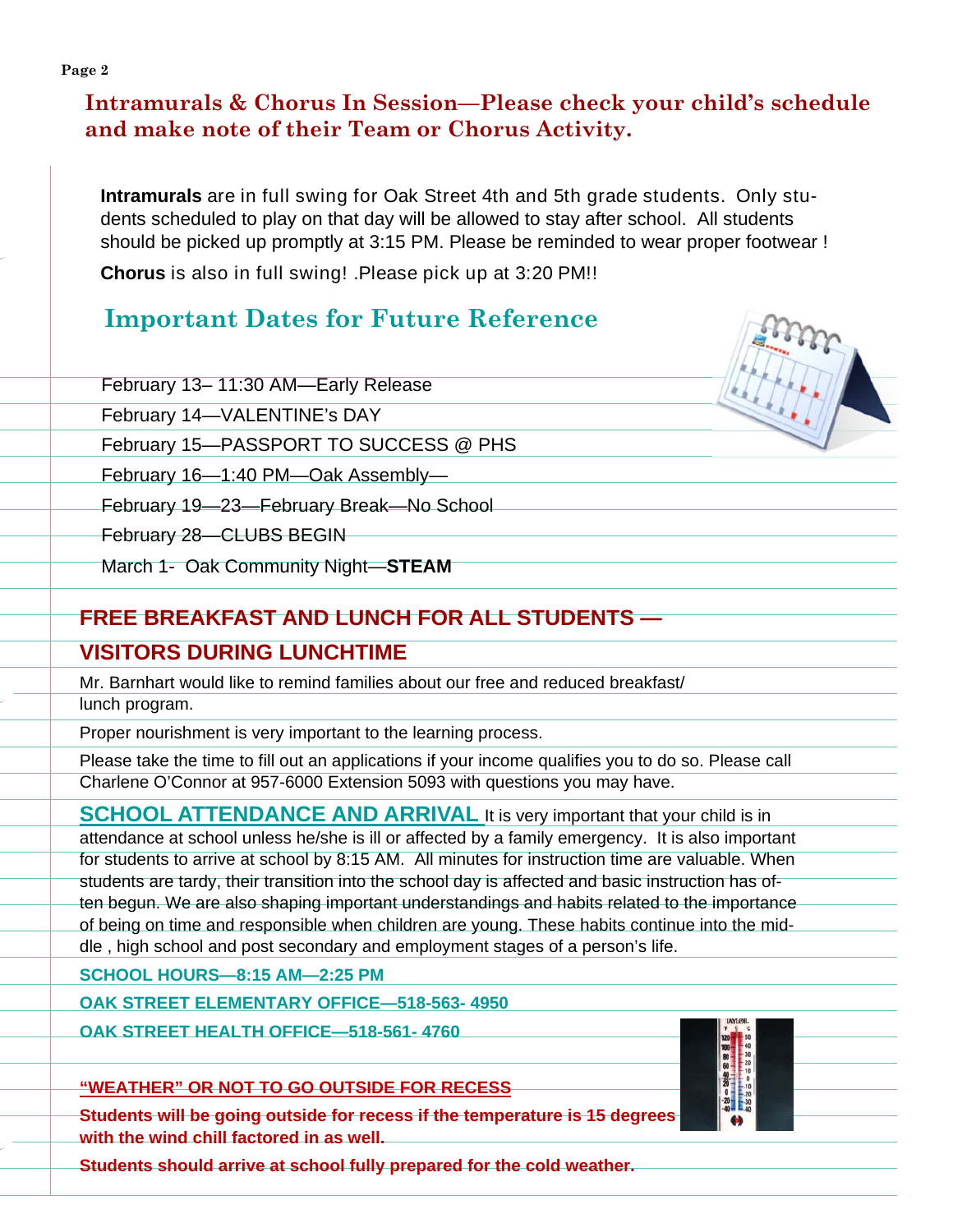### **Page 3** Page 3



 Jayson Barnhart, Principal jbarnhart@plattscsd.org 518-563-4950

Dear Parent/Guardian:

Plattsburgh City School District is making a special effort to ensure that all students fully benefit from their education by attending school regularly. Showing up for school has a huge impact on a student's academic success starting in pre-kindergarten and continuing through high school. Even as children grow older and more independent, families play a key role in making sure students get to school safely every day and understand why attendance is so important for success in school and in life.

We realize some absences are unavoidable due to health problems or other circumstances. But, we also know that when students miss too much school— regardless of the reason – it can cause them to fall behind academically. Your child is less likely to succeed if he or she is chronically absent—which means missing 18 or more days over the course of an entire school year. Research shows:

• Children chronically absent in kindergarten and 1<sup>st</sup> grade are much less likely to read at grade level by the end of 3<sup>rd</sup> grade.

By 6<sup>th</sup> grade, chronic absence is a proven early warning sign for students at risk for dropping out of school.

By  $9<sup>th</sup>$  grade good attendance can predict graduation rates even better than  $8<sup>th</sup>$  grade test scores.

Absences can add up quickly. A child is chronically absent if he or she misses just two days every month!!

#### **Clearly going to school regularly matters!**

We don't want your child to fall behind in school and get discouraged. Please ensure that your child attends school every day and arrives on time. Here are a few practical tips to help support regular attendance:

- Set a regular bedtime and establish a morning routine.
- Have students prepare for school the night before finish homework, get a good night's sleep, lay out clothes and pack backpacks.
- Ensure your children go to school every day unless they are truly sick. Keep in mind complaints of a stomach ache or headache can be a sign of anxiety and not a reason to stay home.
- Talk to teachers and counselors for advice if your children feel anxious about going to school.
- Avoid scheduling vacations or doctor's appointments when school is in session.
- Develop back up plans for getting to school if something comes up. Call on a family member, neighbor, or another parent to take your child to school.
- Talk to your student about the importance of attendance.

Encourage meaningful afterschool activities, including sports and clubs.

There are many people in our school prepared to help you if you or your student face challenges in getting to school regularly or on time. We invite you to contact us if you are facing a personal challenge so that we might be able to assist you. We promise to track attendance daily, to notice when your student is missing from class, communicate with you to understand why they were absent, and to identify barriers and supports available to overcome challenges you may face in helping your student attend school.

We want your child to be successful in school! If you have any questions or need more information please contact your child's school.

Sincerely,

Jayson Barnhart

*Portions of this letter are attributable to Attendance Works: www.attendanceworks.org*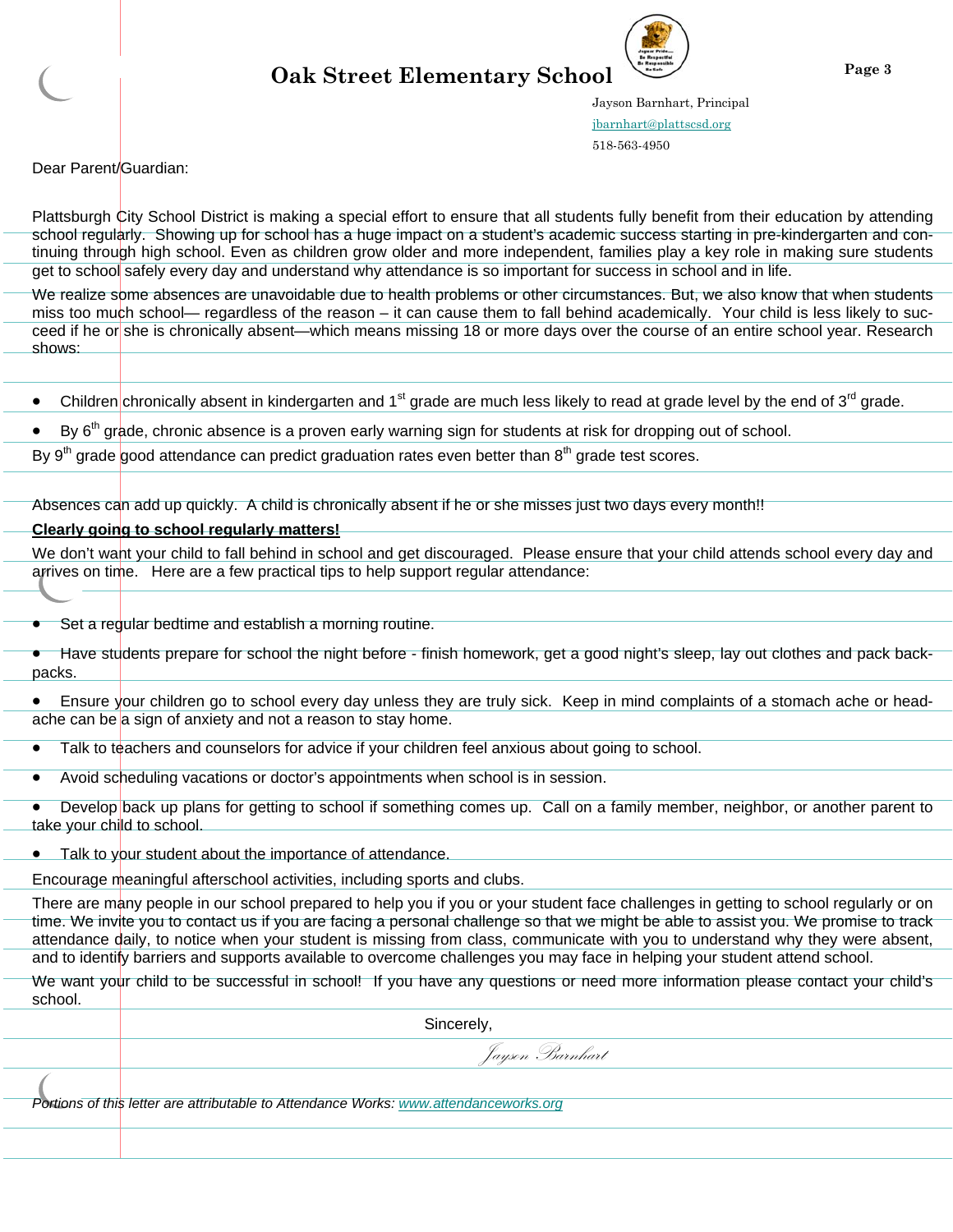## Please continue to follow these rules to make 2018 a great year!

#### **Students are not allowed back into their classrooms after 3:00 PM for any rea-**

**son.** If there is an emergency, the family will need to contact the principal. The main reason is to provide building security (safety/theft) but also students should be responsible for all their required items when they exit the classroom.

Students should not be arriving to school earlier than 8:00 AM . There is no supervision outside until this time. Breakfast begins promptly at 8:00 AM and we hope all students are taking advantage of our Free Breakfast and Lunch program ! Contact the website for further details.

**Students :**Bicycle /Skateboard privileges are granted as long as the child maintains a responsible attitude for the safety of themselves and other children. Children are allowed to ride their bicycles/skateboards only to and from school. The child is requested to push/carry their bicycle/skateboard on and off the school property. All parents are urged to provide a lock for the child to safeguard his/her bicycle.

#### **Students will not**:

- 1. Wear hats in the building, except for extenuating circumstances.
- 2. Utilize radios, Ipods or Ipod like devices, cell phones and/or mp3players.
- 3. Bring guns, knives, caps, explosives, or other sharp objects to school (as per BOE policy.
- 4. Drink soda except during parties or field trips.
- 5. Ride bikes, rollerblades, or skateboards on school grounds during school hours.
- 6. Have in their possession or use tobacco products, including e-cigarettes, alcohol or drugs (as per BOE policy).

We have found that items such as trading cards and toys from home often interfere with class activity, can be very distracting for students and can cause problems among children. Toys can be lost, broken or even given away. We have a wide variety of toys and recreational activities available to students during recess and free play. If there are special occasion or circumstances bringing in items from home, arrangements can be made through the classroom teacher or Principal.

**Parents and those responsible for picking up students please note :**  There is **NO SMOKING** on school premises. This does include your vehicle. Please comply with this rule.

**Parents Please note: Cars should not be parking in the passing lane/thru area in the parking lot!** This is a Safety Concern and we need cars to move smoothly so students may enter the school.

Please drop off your student and move ahead. If you plan on staying in your vehicle you must park in a designated area to wait.